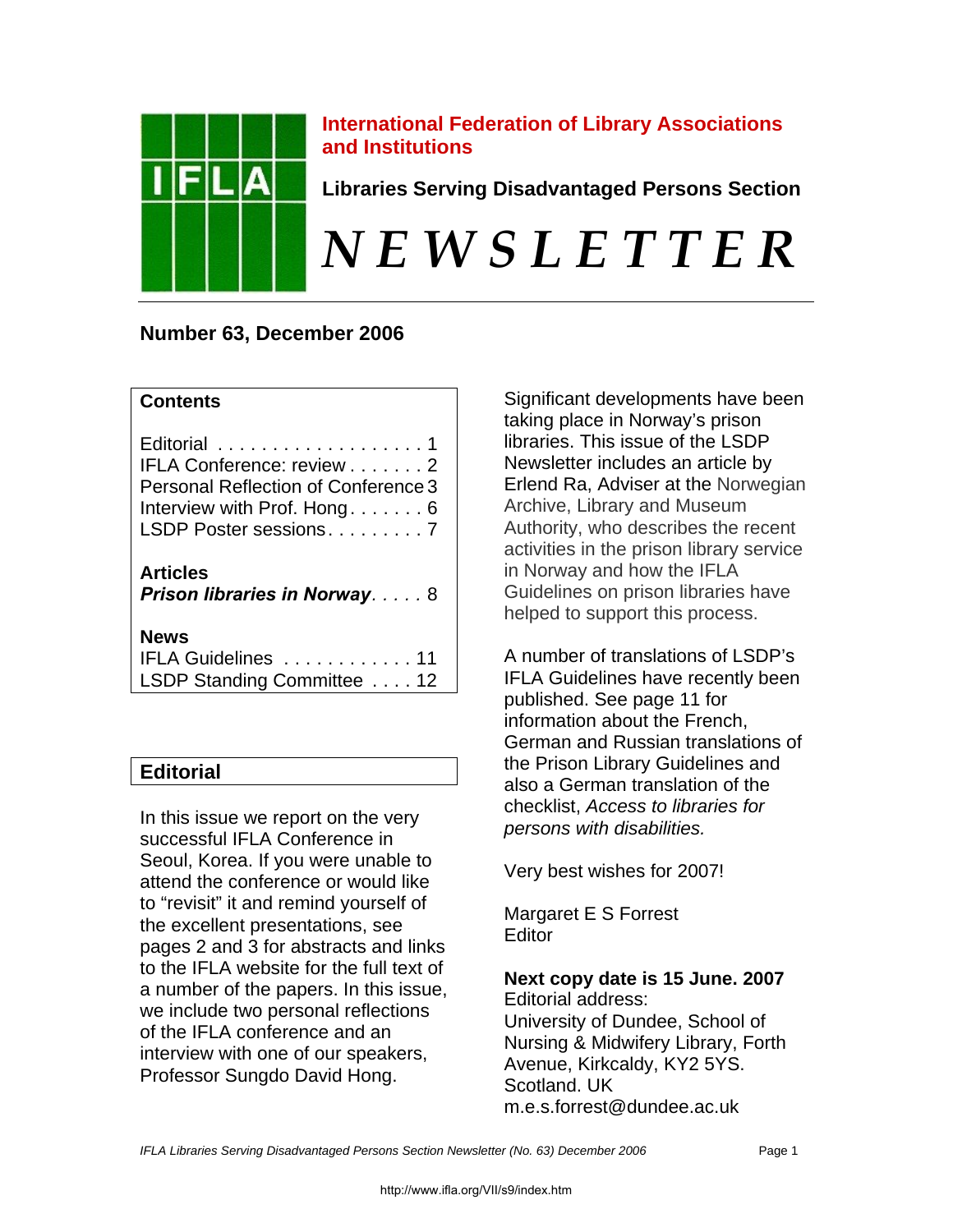# **IFLA Conference Review**



World Library and Information Congress: 72nd IFLA General **Conference** and Council

*"Libraries: dynamic engines for the knowledge and information society"* 

> August 20th - 24th 2006, Seoul, Korea

The LSDP Section programme at this year's IFLA General Conference and Council was concerned with the topic of dyslexia. The title of our session was *"***Library services to dyslexic patrons***".* It took place on Tuesday 22<sup>nd</sup> August from 8:30 to 10.30. The full text of the presentations is available from the IFLA Conference website at [http://www.ifla.org/IV/ifla72/Program](http://www.ifla.org/IV/ifla72/Programme2006.htm) [me2006.htm](http://www.ifla.org/IV/ifla72/Programme2006.htm)

The following is an outline of the LSDP programme and links to the full text of papers, where available.

# **Dyslexia: Medical Perspectives**

SUNGDO DAVID HONG (Professor of Psychiatry, Samsung Medical Centre, Seoul, South Korea)

# **Knowledge sharing also for disabled readers**

HELLE ARENDRUP MORTENSEN (Lyngby-Taarbaek Kommunes Biblioteker, Lyngby, Denmark)

Abstract: This paper focuses on library services to persons with dyslexia and their accessibility to the knowledge and information society by using new technology. It describes a new project in Lyngby-Taarbaek Public Libraries for disabled readers based on a new application called LiveReader. The project is a partnership with the Danish company Tagarno. [http://www.ifla.org/IV/ifla72/papers/](http://www.ifla.org/IV/ifla72/papers/101-Mortensen-en.pdf)

[101-Mortensen-en.pdf](http://www.ifla.org/IV/ifla72/papers/101-Mortensen-en.pdf)

# **Library Services to Persons with Dyslexia**

GYDA SKAT NIELSEN (Horholm, Denmark)

Abstract: No matter what language – dyslexia is everywhere! It is estimated that dyslexia affects 8% - 10% of the world's population. Dyslexia or Specific Learning Disability is a serious disability in a world of letters. Since Dyslexia is an invisible disability, many people have difficulty understanding the problems of a person with dyslexia. The libraries have the responsibility to assist this large group of patrons in accessing information on equal terms with their fellow citizens. The democratic right of access to culture, literature and information extends to all, including those with reading difficulties. It is of vital importance that all citizens be able to obtain information that enable them to function society. In order for a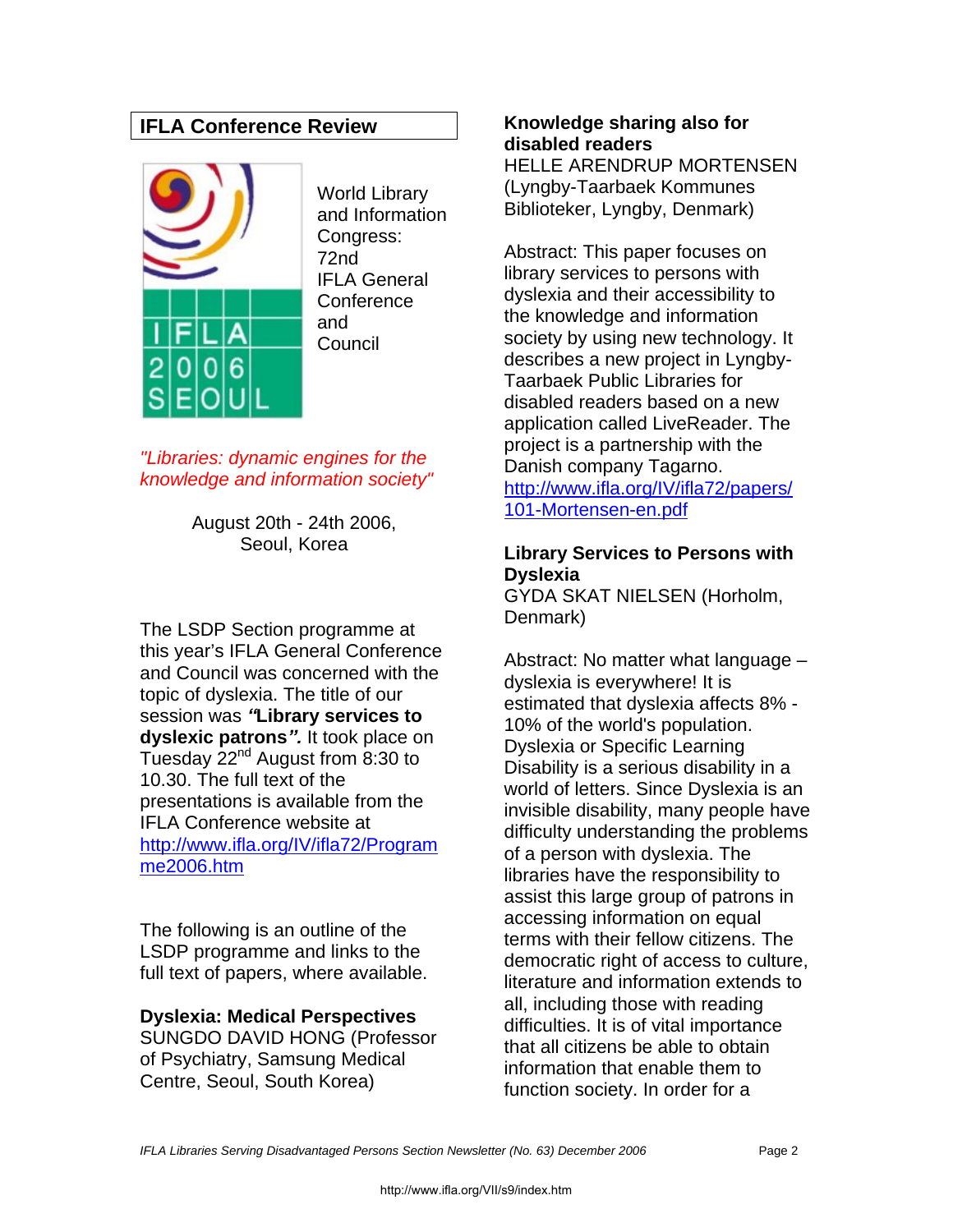person to exercise his/her democratic rights and to control his/her own life, all citizens must be well informed.

This paper offers examples on how to welcome persons with dyslexia in the library and provide appropriate services and materials. The entire staff should be well informed about disabilities, including "invisible" disabilities like dyslexia. The library should be accessible for persons with dyslexia and should offer books made specifically for persons with reading problems, materials on CD and other media, including computer programs designed for persons with dyslexia. [http://www.ifla.org/IV/ifla72/papers/1](http://www.ifla.org/IV/ifla72/papers/101-Nielsen-en.pdf) [01-Nielsen-en.pdf](http://www.ifla.org/IV/ifla72/papers/101-Nielsen-en.pdf)

**Development of Information and Library Services to Persons with Dyslexia - Asian Experiences** MISAKO NOMURA (Japanese Society for Rehabilitation of Persons with Disabilities, Tokyo, Japan)

Abstract: This presentation describes a Japanese experience and challenge to support persons with dyslexia in equal access to information and library services through the implementation of DAISY (Digital Accessible Information System) technology which is rapidly spreading worldwide. It is followed by a discussion on how information and library services have been developed to target people in Asian countries, while describing the activities of DFA (DAISY FOR ALL) Project organized by the DAISY

Consortium in this region. [http://www.ifla.org/IV/ifla72/papers/1](http://www.ifla.org/IV/ifla72/papers/101-Nomura-en.pdf) [01-Nomura-en.pdf](http://www.ifla.org/IV/ifla72/papers/101-Nomura-en.pdf)

# **Asian Library Practices of Serving Persons with Dyslexia: Survey Findings**  YOUNGSOOK LEE (National Library

of Korea, Seoul, Korea)

oooOooo

**Accessibility and Library Services to the Blind, Visually Impaired, Dyslexics and Disabled Readers: Personal Reflections on the IFLA Conference.** 

# **Helle Mortensen**

Lyngby-Taarbaek Public Library, **Denmark** 

Many different sections focused on accessibility at the conference this year, especially Libraries Serving Disadvantaged Persons and Libraries for the Blind, but also several other sections.

Library services to dyslexics was the subject for the theme of our section. The session started with a short introduction to dyslexia and secondly turned to library services to this particular group both from a European and an Asian angle. It tried to answer the questions: how do you start and what are the tools? The presentations generated great interest among the 150 participants, because dyslexia is an area, which has not been really addressed in the Asian countries. The presentations were practical guides to participants,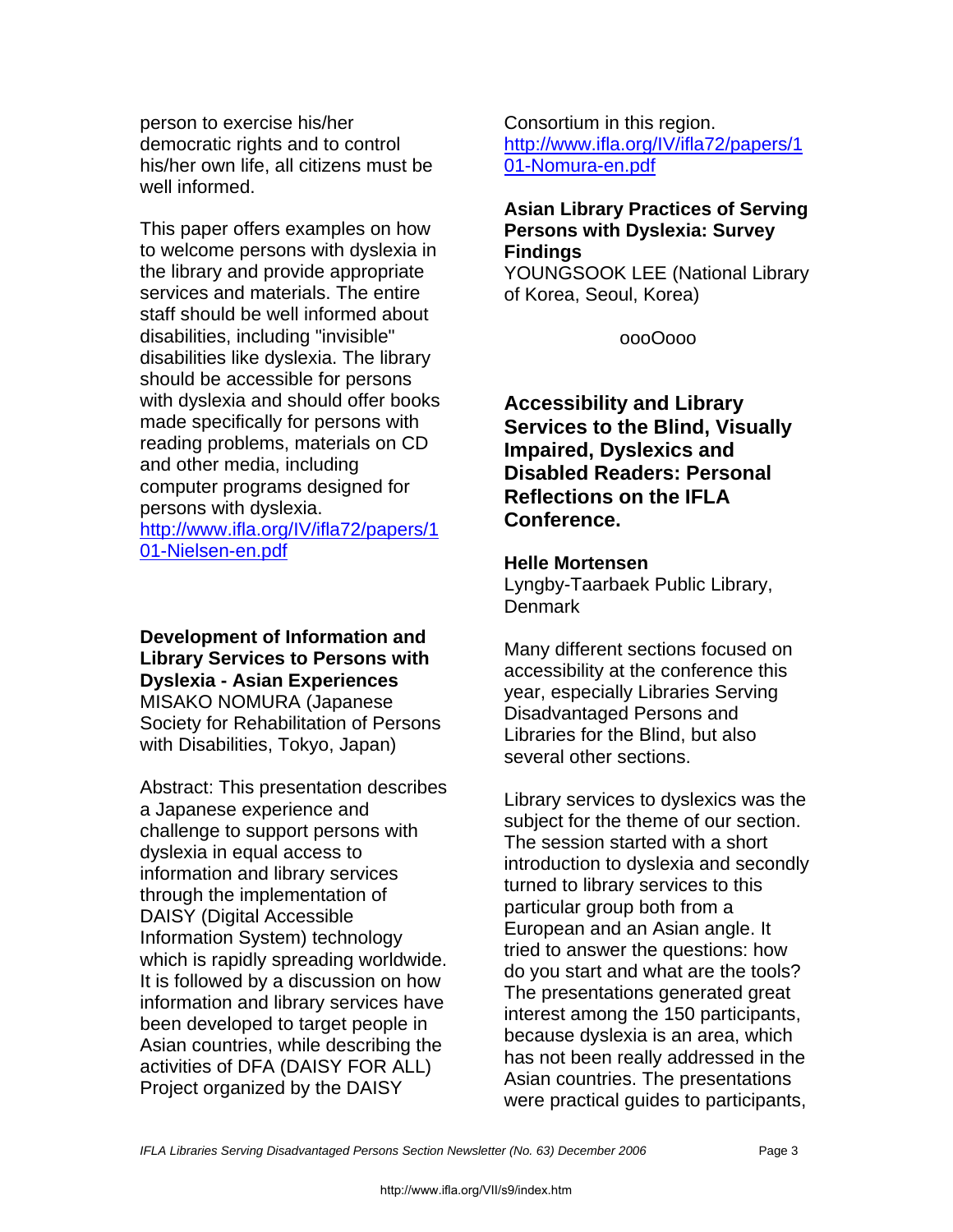who are going to start from scratch and are lacking resources. They also gave examples on how to use technology.

New technology plays an important role in creating equal opportunities for disabled readers - particularly if the technology is accessible. Accessible websites and accessibility to the Internet was the theme of the session of Libraries for the Blind section. In EU alone there are 10 million blind and visually impaired. This is a significant group excluded from the information society, if libraries and others are not aware of standards to be followed regarding this. Korea has formulated targets around accessibility for groups of elderly and disabled people and those with low incomes in order to give them better opportunities in using the Internet. Legislation, training and further standardisation is helping to address this issue, but support is also needed from government. Support should be in the form of resources, so that technology can be disseminated to disabled people at low cost.

Government should also support the development of new technology. Korea appears to be leading the way in new technology. 71 % of the population are using the Internet, but 97% of the users are between 20 and 29 years of age. Great effort is therefore needed to include the rest of the population in the information society.

A paper on DAISY, the international standard for producing audio books was also presented at the IFLA

Conference during the session of the Information Technology Section. The ubiquitous library was the overall theme for the Science and Technology Libraries Section. At this session a question raise was: will all library services and content be available to anyone, anywhere at anytime? One of the presentations described, how blind and physically disabled people are able to download digital texts by using a mobile with a special reader. The technology is based on DAISY and developed in the digital library: LG Sangnam Library in Seoul.

There were several poster sessions on disadvantaged persons. The general impression of the exhibition was that there is still a lack of understanding regarding accessibility. For instance when it comes to designing machines for check in and check out, the disabled people are mostly forgotten. There is a great lack of standards for global design as well as lack of attention from the authorities responsible for public planning.

It is importing to focus on the access needs of disabled people. In Denmark we have standards, but they are not always implemented, because awareness of the planners is non-existent. I think it is important, that global design is placed on the agenda among designers, architects and others, in order to initiate a change in practice.

oooOooo

*IFLA Libraries Serving Disadvantaged Persons Section Newsletter (No. 63) December 2006* Page 4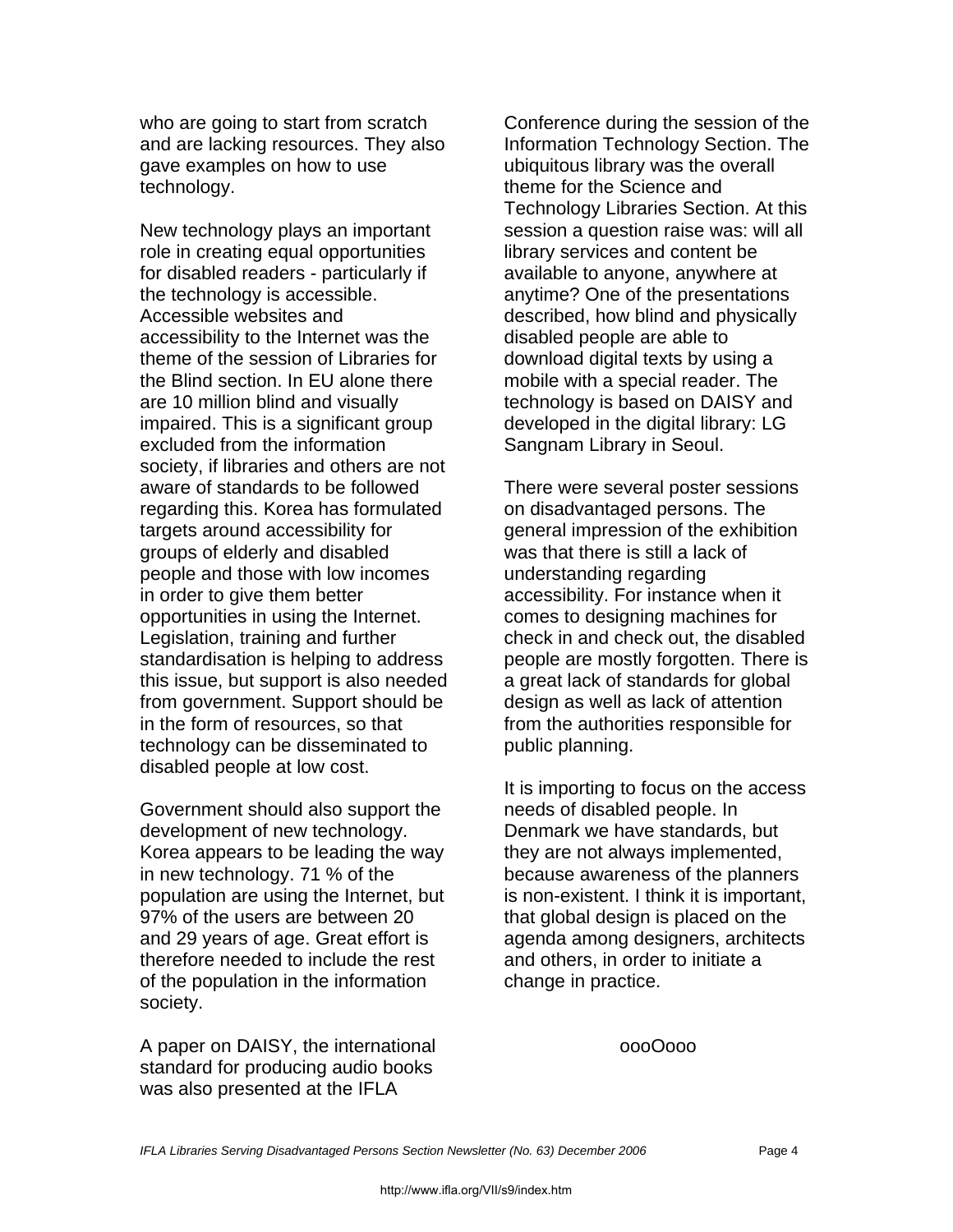# **Further Reflections on LSDP Session at Conference**

# **Tone Moseid**

Norwegian Archive, Library and Museum Authority

On the annual IFLA conference in Seoul, August 2006, the LSDP experienced an outspoken interest in the topic of library services to dyslexic patrons. More than 120 participants attended the session, and the majority seemed to come from Asian countries. This was a pleasant experience to the Standing Committees members, as the topic for the session was chosen to highlight a challenge that is not well known in Asia today. The session had simultaneous translation, which probably contributed to the number of participants. The Section for Library Services to the Blind had their session in the same room immediately after – this planned succession led probably also to a high number of attendants on both of these arrangements.

The session's key note speaker, Dr. Sungdo David Hong, is a professor of Psychiatry at the Samsung Medical Centre in Seoul. His presentation on the medical perspectives of dyslexia gave the rest of the program a platform of knowledge, that was necessary to fully understand the challenges dyslexic patrons meet in their everyday life, and to understand the challenges connected to giving library services to this group. He presented both statistical information on the extent of dyslexia – or rather,

the extent of knowledge and acknowledgment of this persistent, chronic syndrome. As the Scandinavian countries estimates the number of population having severe reading disorders to approximately 10 %, the estimate in Venezuela is 33 % - and in Japan and China the figure is 1 %. As the difference probably is not as large as these between the different nationalities, the figures also tells us that the problems dyslexic people meet, are not very well known in most Asian countries.

The next speaker was Helle Arendrup Mortensen from Lyngby-Taarbaek public library in Lyngby, Denmark. Helle described a new project in Lyngby-Taarbaek public library for disabled readers based on a new application called LiveReader. The project is a partnership with the Danish company Tagarno.

Gyda Skat Nielsen, who is a longstanding member of the LSDP, gave a presentation on "Library services to persons with dyslexia", pointing out that the democratic right of access to culture, literature and information extends to all, including people with reading difficulties. It is estimated that dyslexia affects  $8 - 10$  % of the world's population. The libraries have the responsibility to assist this large group of patrons in accessing information on equal terms with their fellow citizens.

Misako Nomura from the Japanese Society for Rehabilitation of Persons with Disabilities, Tokyo, Japan, gave a presentation on Development of Information and Library Services to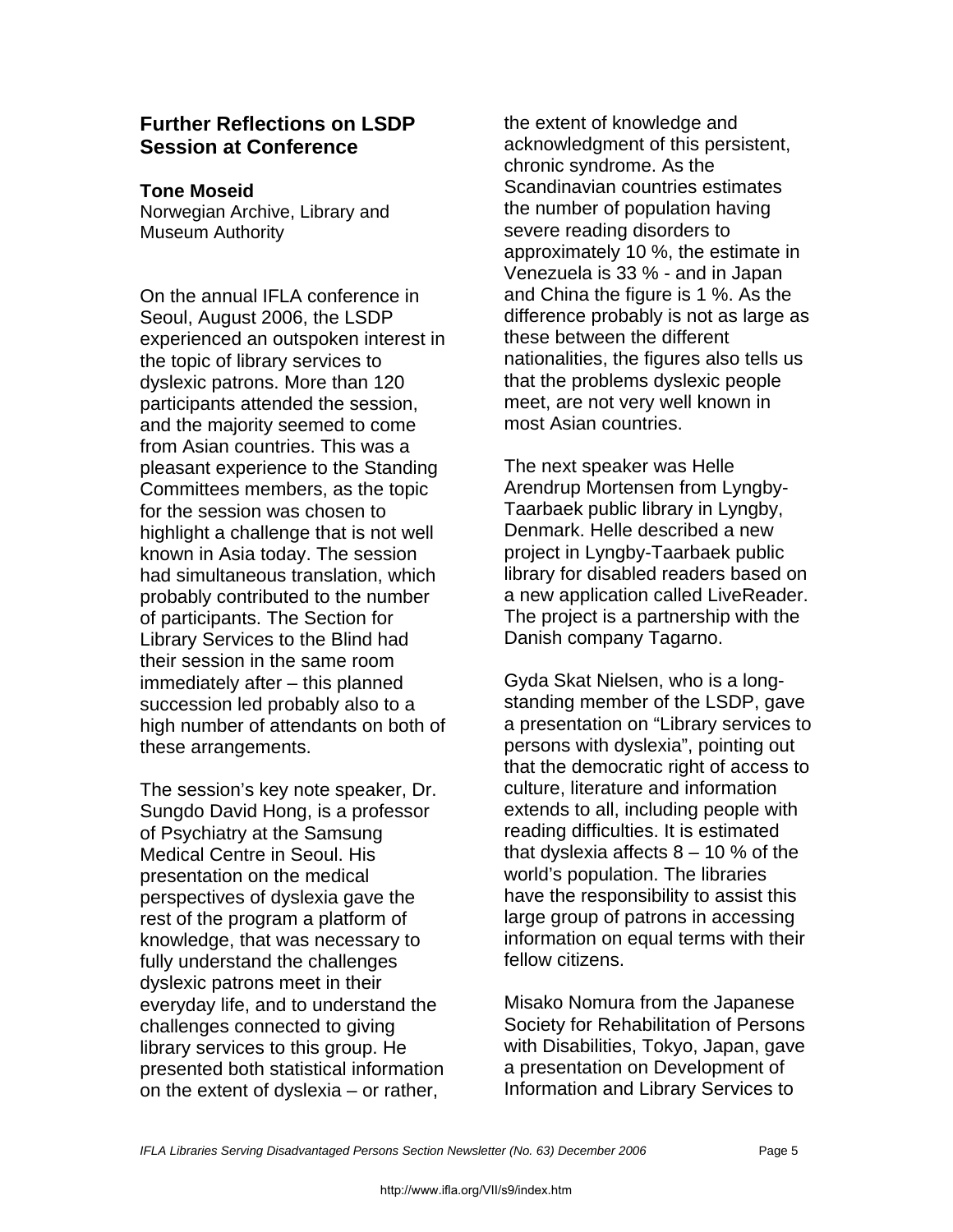Persons with Dyslexia – Asian experiences. Her presentation described how the implementation of the DAISY technology is used to support persons with dyslexia in equal access to information and library services in Japan.

Finally, YoungSook Lee from the National Library of Korea in Seoul presented "Asian Library Practices of Serving Persons with Dyslexia – survey findings". She presented the results of a survey, probably one of the first of its kind in Asia, showing that there is a growing awareness of the challenges that dyslexia raises in the libraries, but that it will be necessary to both raise the awareness further, along with developing knowledge on how to meet patrons with dyslexia.

#### oooOooo

# **Interview with Professor Hong**

# **Tone Moseid**

After the LSDP session, Professor Hong willingly answered a few questions on the topic of dyslexia.

#### *Prof. Hong, is it possible for a blind person to suffer from dyslexia?*

This is a very interesting question. As dyslexia has something to do with the brain's ability to understand the code of letters, or the image of letters and words, one may very well think that a blind may experience the same difficulties in reading Braille. Unfortunately, there are no studies that can tell us the answer to this, so far.



Professor Sungdo David Hong

*The approximate rate of the population suffering from dyslexia varies from 1 to 33 % in different countries – is this something that has more to do with how dyslexia is defined and diagnosed, rather than true differences between different ethnic populations? Or could it be that some populations have a higher rate, based on genetic differences?* 

The different ways of defining dyslexia is confusing. We find these definitions different not only from country to country, but also from state to state. There is a saying: "To cure reading disorders, just move to another state". The different ways of defining dyslexia is probably the most important explanation for the great variety in ratings between different countries. But we also know that the fact that languages are different may have something to say, so this is a complex issue. What is important, is to focus on the awareness of dyslexia in all countries, and on what the government is doing to help people with reading disorders.

*In your speech, you used the phrase "The gift of dyslexia", referring to wellknown geniuses who are known to be dyslectic – like Leonardo da Vinci. Is this merely a phrase, or is it really so that people with reading disorders tend to be*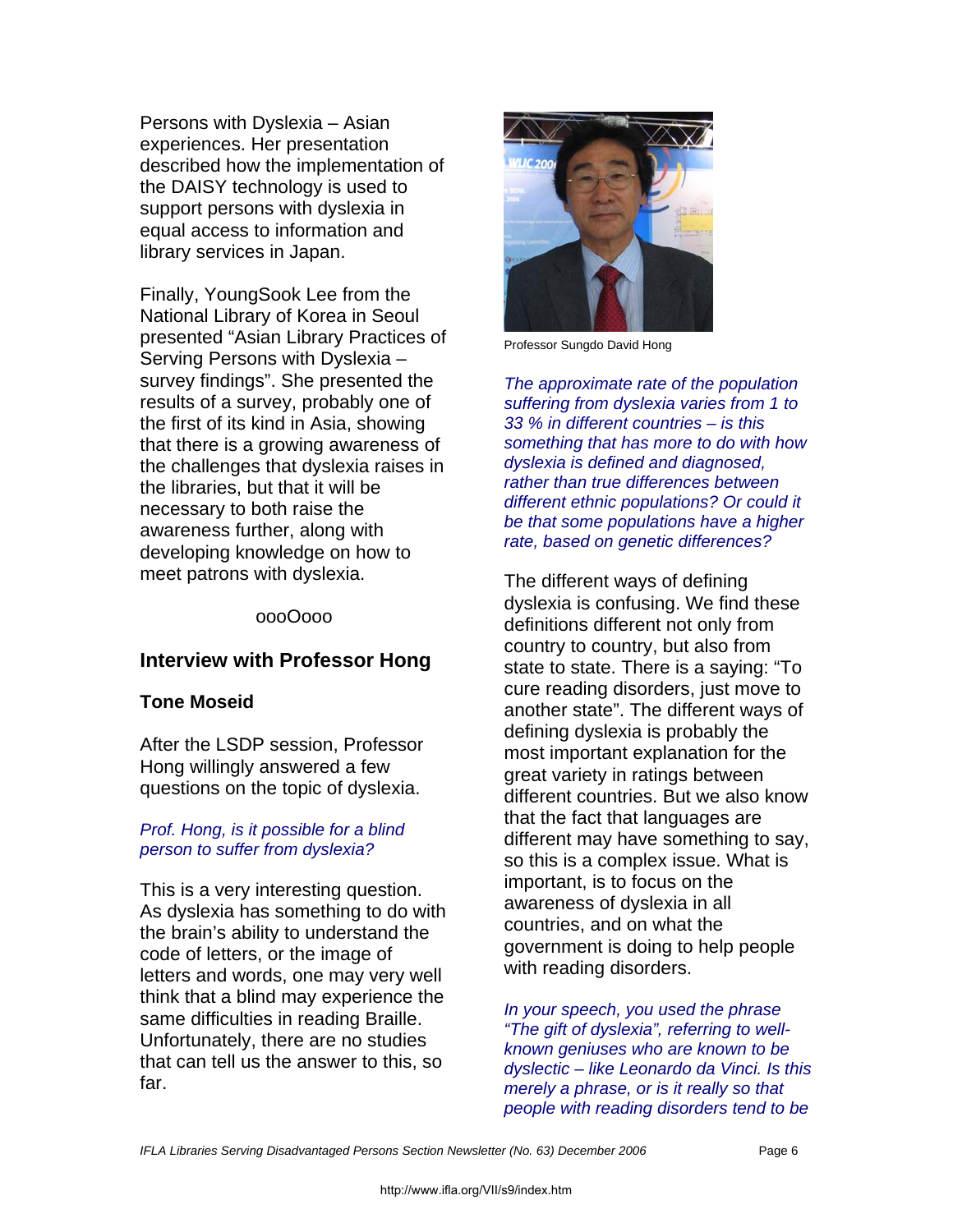## *more intelligent than the rest of the population?*

There is no survey showing a direct link between these two qualities in persons. What we do see, though, is that the brain of a person with dyslexia often is more developed in other parts than others. This may of course be due to the fact that many people with dyslexia work very hard – harder than others – to compensate for their reading problems. When we meet successful, dyslexic person, we probably meet a person who has worked hard and has made an effort in learning by other means than reading.

## *Do you have something on your mind that you want to share with us?*

I'm very happy to see that you focus on this topic. Dyslexic people are not too popular in libraries – it is necessary to promote knowledge on how to meet the needs of people with reading disorders in libraries in a better way. Offering audio books is a simple way of making dyslexic people fell more welcome, that there is something offered them, too, in the libraries. It is important to encourage people with reading disorders to use the library, so that they will be able to improve their abilities, based on the services and collections offered especially for them.

oooOooo

# **LSDP Poster Sessions**

At the IFLA Conference in Seoul, members of the LSDP Standing Committee presented a number of posters:

# **Libraries Serving Disadvantaged Persons Section: 75th Anniversary**

Presenters: Ms Joanne Locke and Ms Nancy Panella



LSDP Poster Presentation

# **Hospital Patients Libraries**  Presenter: Yu Kikuchi



Yu Kikuchi and colleague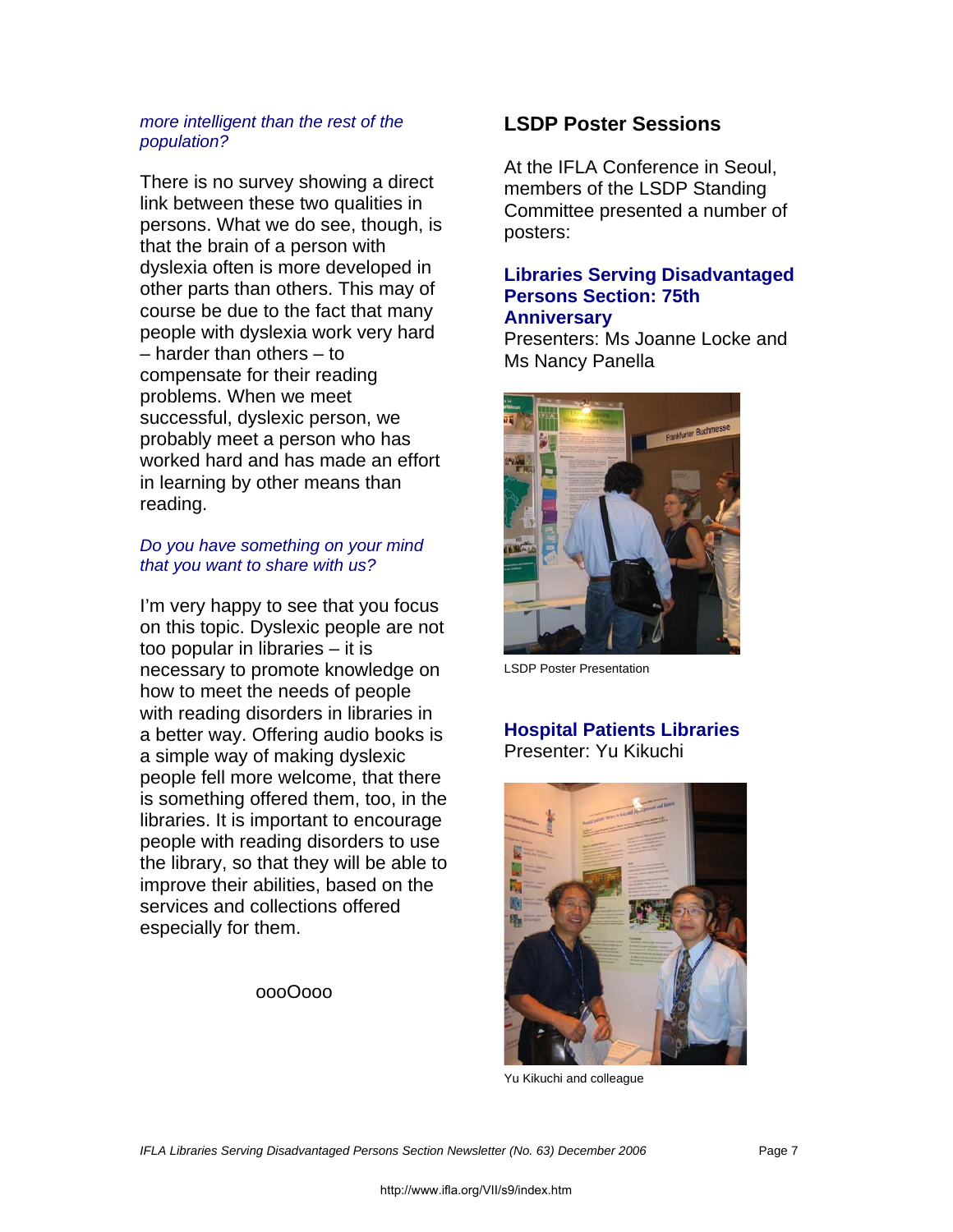**The project "Library services for the persons with special needs determining the problem of reading and writing causing the changes in the behaviour of juvenile in the young offenders institutions in Croatia"** Presenter: Ms Dunja-Marija Gabriel



Dunja-Marija Gabriel

oooOooo

# **Article**

#### **Prison libraries in Norway**

#### Erlend Ra

Adviser, Norwegian Archive, Library and Museum Authority\*

Over the last few years there has been a substantial rise in the funding of Norwegian prison libraries. This has been most welcome in a situation where several prisons lack libraries and increased costs at existing prison libraries mean a lower service level and increased strain on the librarians providing the services.

The Norwegian Public Library Act states that the funding of prison libraries is a government responsibility, whereas public libraries in general are funded by local authorities. The current service model is formalized by contracts between the Norwegian Archive, Library and Museum Authority and the local authorities, and contracts between the public libraries and the prisons. The public libraries contribute with staff and media, while the prisons provide physical facilities and equipment.

This model for organizing library services is the outcome of a project undertaken in 1980. Prior to this prisons were fully responsible for providing library services. A survey carried out a few years earlier (1976), showed that library services in Norwegian prisons were inadequate, and that there was a need for upgrading the services. The project was carried out in four prisons to find solutions to the challenges faced by the Norwegian prison system. The participating libraries had a loan rate at 47 loans per inmate per year, showing the importance and popularity of the prison libraries. Due to this the Norwegian parliament decided to make this model for organizing library services permanent from 1984, and in the following years several other prison libraries were established. Although there were still unresolved needs by the end of the decade, only two new prison libraries were established in the years 1989- 2004. In addition a significant rise in book prices and salaries, which was not compensated by an equal rise in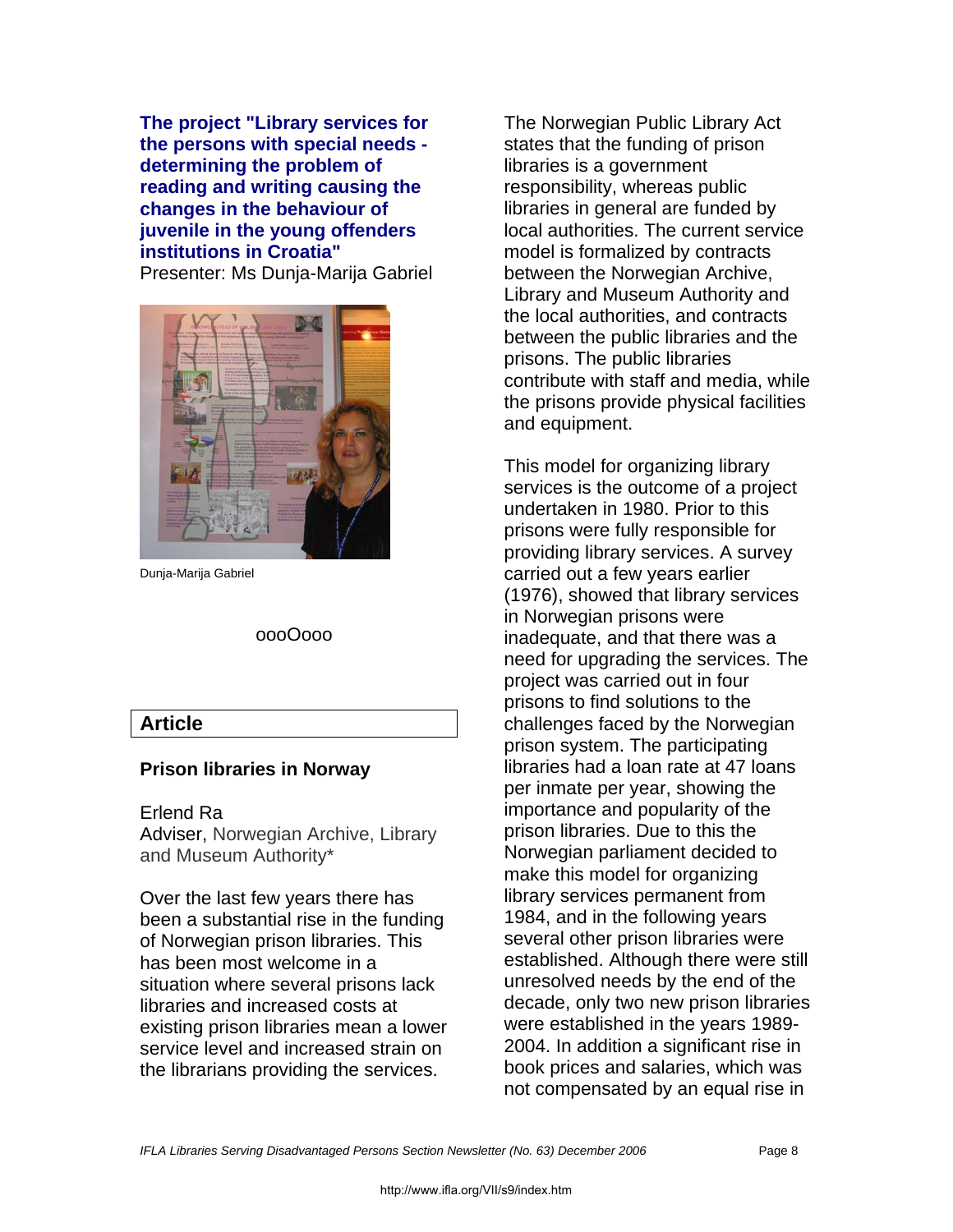library budgets, made the situation even more difficult for existing prison libraries. In some instances the library resources budget decreased to almost zero, and in other instances libraries had to reduce the number of staff, which resulted in difficult working conditions for the librarians and a decrease in the quality of the services.

In 2002, a two-day conference addressed these issues from a variety of perspectives. A year later this was followed up by yet another conference with a number of speakers including representatives from the Norwegian government and members of Parliament. The importance of the services, now indicated by a loan rate at approximately 100 loans per inmate per year, was beyond dispute. Furthermore, the Norwegian Archive, Library and Museum Authority had conducted a survey which gave an overview of the services provided by all Norwegian prisons, including those which did not receive government funding. The findings were presented at the conference, and the conclusion was as expected, quite clear: there was a great need to increase the number of prison libraries and the grants to existing prison libraries. A decision all participants fully approved. Following the conference the Norwegian Archive, Library and Museum Authority published a booklet which presents facts and perspectives on the subject of prison libraries.

The first sign of improvement came in 2005, when government funding allowed for two new prison libraries

to be established. In 2006 another three prison libraries were funded and the conditions in the existing prison libraries were substantially improved. Furthermore, a substantial increase in the funding for 2007 is proposed. In total, there was an increase in the government grants from NOK 4,800,000 (EUR 575,000) in 2004 to NOK 10,500,000 (EUR 1,300,000) in 2007. The Norwegian Archive, Library and Museum Authority is responsible for the distribution of these funds. With the significant increase of funding, there was a need to look at differences in the level of funding amongst the existing prison libraries, and the amounts necessary for establishing and running new prison libraries. We have found the 1995 edition of the IFLA guidelines (1) most helpful in working out the budgets necessary for running prison libraries. Currently the largest prison library, which receives government funding, serves a prison population of approximately 200 and the smallest prison library serves less than 50. There was a need to differentiate between these prisons, and we have defined a minimum prison library budget to be NOK 320,000 (EUR 40,000), which is sufficient to employ a half-time librarian in addition to library resources and other expenditure. The largest prison libraries have budgets sufficient to employ a full time librarian, resources and other expenditure amounting to NOK 600,000 (EUR 75,000).

The minimum cost of a prison library determines the size of prisons that should be served by a regular prison library. In our opinion, the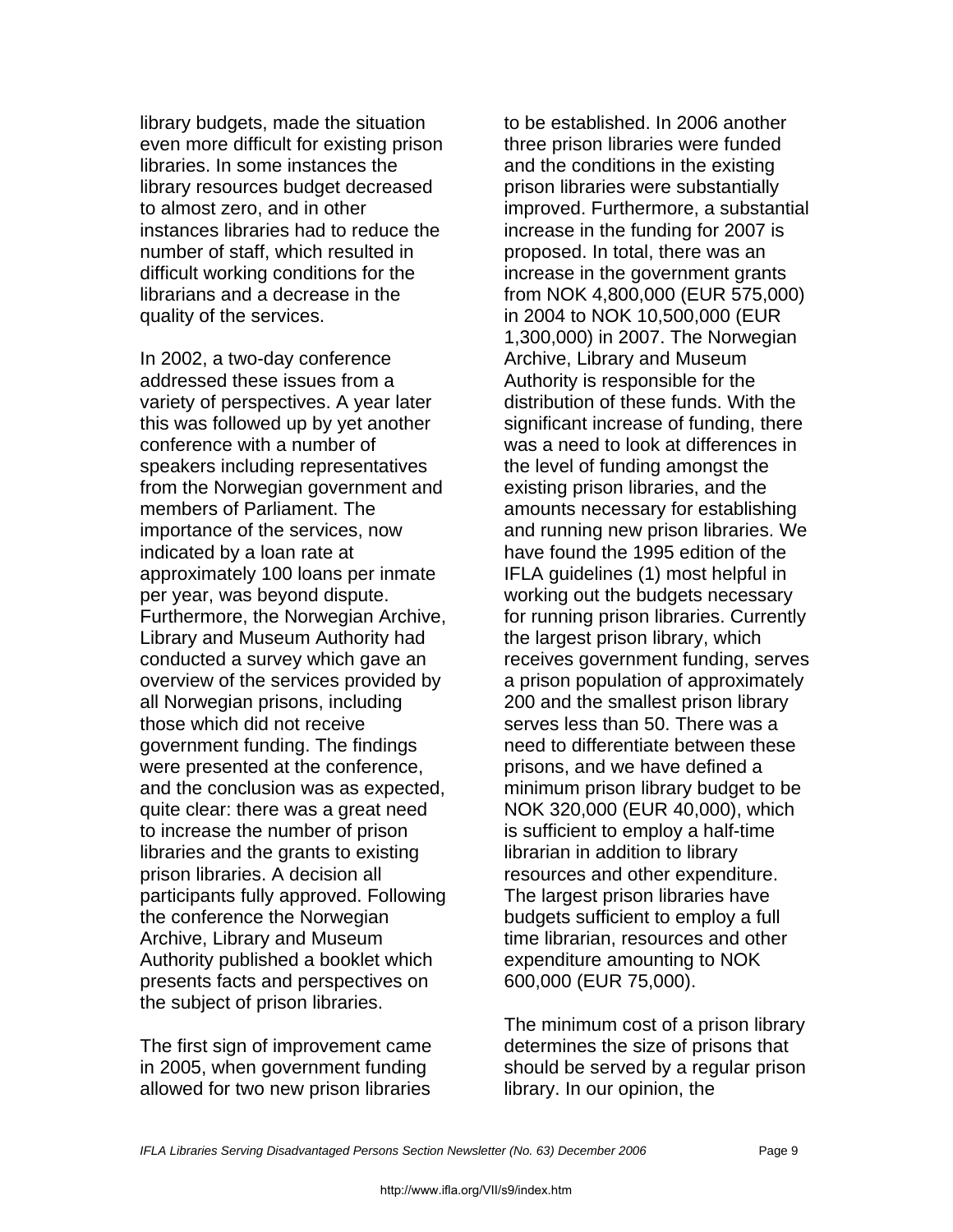recommendation of the 1995 edition of the IFLA guidelines, which claims that prisons with more than 25 inmates should have a prison library, is a sensible rule of thumb. As there are several prisons in Norway, which are smaller than this, their need for library services will have to be dealt with in another manner. The proposed increase in government funding for 2007 will make it possible to look into other ways of providing smaller prisons with library services.

There is a need for the further development of library services in Norwegian prisons. An increase in the prison population and the establishing of new prisons will also influence future demands for service provision. The political awareness and willingness to make a substantial effort in developing the prison libraries, makes one optimistic for the future and calls for a plan to cover the needs of the whole prison community. The Norwegian Archive, Library and Museum Authority is currently working on such a plan. We have found the Guidelines for library services to prisoners 2<sup>nd</sup> edition useful in our work, and have been looking forward to the publication of the 3<sup>rd</sup> edition. Although international guidelines such as these require adaptation to national and local circumstances they still offer a very useful tool, and we will continue to consult them in our work. However, as is stated in the introduction, the guidelines are not only aimed at administrative branches of government. For the benefit of a wider audience we have translated the guidelines into Norwegian, and are confident that they will be of help

to all parties involved in providing library services to prisoners in Norwegian prisons.

\**The Norwegian Archive, Library and Museum Authority is a public institution under the authority of the Ministry of Culture and Church Affairs, responsible for administering government funding of prison libraries.*

## **Reference**

**(1)** *[Guidelines for library services](http://www.ifla.org/VII/s9/nd1/iflapr-92.pdf)  [to prisoners](http://www.ifla.org/VII/s9/nd1/iflapr-92.pdf)* (IFLA Professional Report No. 92). Vibeke Lehmann and Joanne Locke. The Hague: IFLA, 2005. 24pp. ISBN 9077897070. (Revised version of IFLA Professional Report No. 46) [http://www.ifla.org/VII/s9/nd1/iflapr-](http://www.ifla.org/VII/s9/nd1/iflapr-92.pdf)[92.pdf](http://www.ifla.org/VII/s9/nd1/iflapr-92.pdf)

#### oooOooo



An English language summary of the publication, *The Library: a normal room in prison,* a report by the *Norwegian Archive, Library and Museum Authority (*ABM-utvikling) is available at [http://www.abm](http://www.abm-utvikling.no/om/engelsk/no14.html)[utvikling.no/om/engelsk/no14.html](http://www.abm-utvikling.no/om/engelsk/no14.html)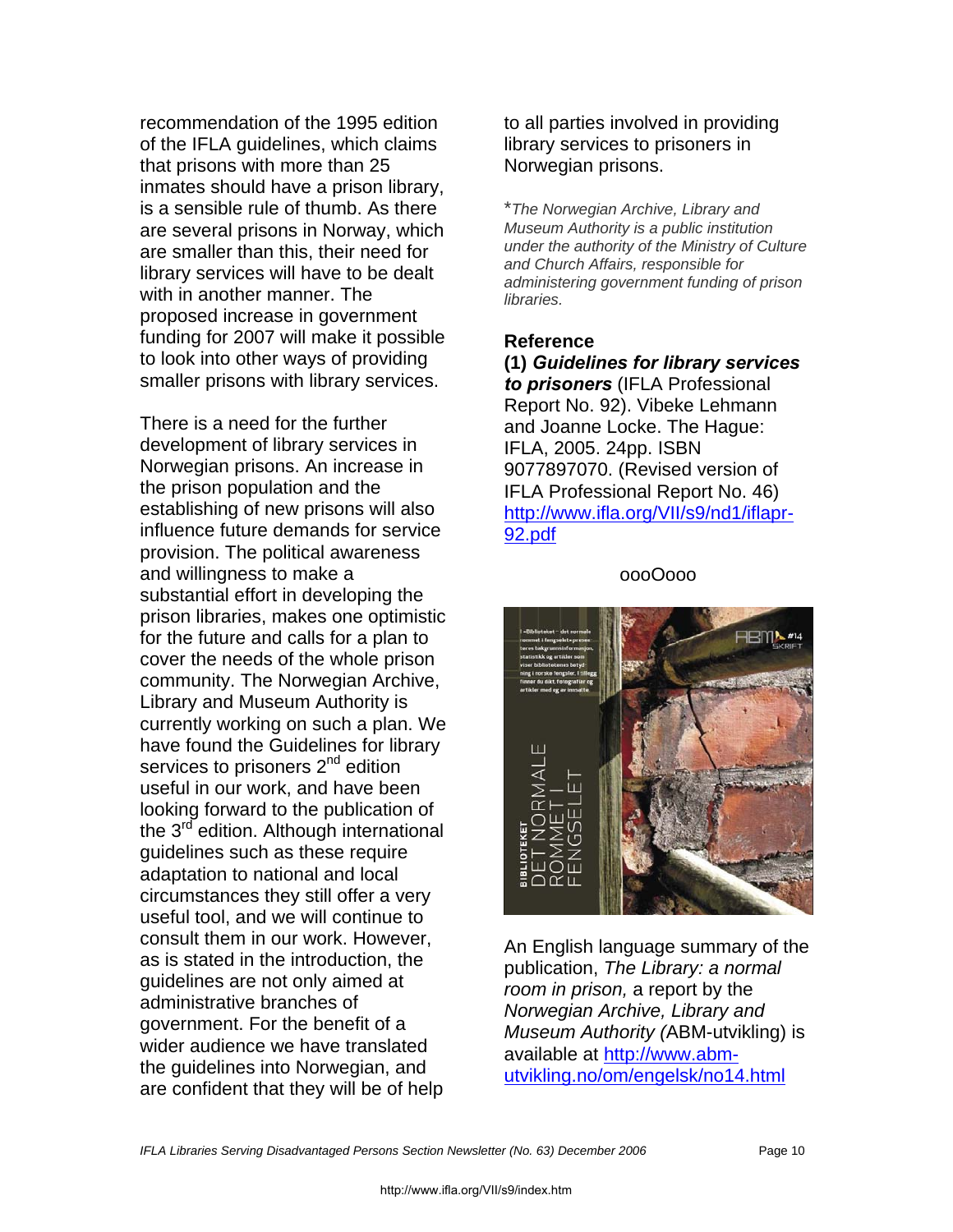# **IFLA Guidelines**

New translations of a number of LSDP's IFLA Guidelines are now available. See below for further information.

# *Access to libraries for persons with disabilities*

(IFLA Professional Report No. 89) Birgitta Irvall and Gyda Skat Nielsen. The Hague: IFLA, 2005. 18pp. ISBN 9077897046.

[http://www.ifla.org/VII/s9/nd1/iflapr-](http://www.ifla.org/VII/s9/nd1/iflapr-89e.pdf)[89e.pdf](http://www.ifla.org/VII/s9/nd1/iflapr-89e.pdf)

German translation:

# *Zugang zu Bibliotheken für Menschen mit Behinderungen – Prüfliste*

(IFLA Professional Report No. 94) Birgitta Irvall und Gyda Skat Nielsen Deutsche Übersetzung: Elke Dittmer The Hague: IFLA, 2006. 19p. ISBN-13 978 - 90-77897-10-0

[http://www.ifla.org/VII/s9/nd1/iflapr-](http://www.ifla.org/VII/s9/nd1/iflapr-94.pdf)[94.pdf](http://www.ifla.org/VII/s9/nd1/iflapr-94.pdf)

# oooOooo

# *[Guidelines for library services to](http://www.ifla.org/VII/s9/nd1/iflapr-92.pdf)  [prisoners](http://www.ifla.org/VII/s9/nd1/iflapr-92.pdf)*

(IFLA Professional Report No. 92) Vibeke Lehmann and Joanne Locke. The Hague: IFLA, 2005. 24pp. ISBN 9077897070. (Revised version of IFLA Professional Report No. 46) [http://www.ifla.org/VII/s9/nd1/iflapr-](http://www.ifla.org/VII/s9/nd1/iflapr-92.pdf)[92.pdf](http://www.ifla.org/VII/s9/nd1/iflapr-92.pdf)

French translation:

# *Recommandations a l'usage des bibliothèques de prison (3° édition)*

(IFLA Professional Report No. 97) Vibeke Lehmann et Joanne Locke La Haye: IFLA, 2005. 24p. ISBN-13 978-90-77897-13-5 [http://www.ifla.org/VII/s9/nd1/Profrep](http://www.ifla.org/VII/s9/nd1/Profrep97.pdf) [97.pdf](http://www.ifla.org/VII/s9/nd1/Profrep97.pdf)

German translation:

# *Richtlinien für Gefangenenbüchereien (3. Ausgabe)*

(IFLA Professional Report No. 95) Vibeke Lehmann and Joanne Locke The Hague: IFLA, 2006. 29p. ISBN-13 978-90-77897-11-9 [http://www.ifla.org/VII/s9/nd1/iflapr-](http://www.ifla.org/VII/s9/nd1/iflapr-95.pdf)[95.pdf](http://www.ifla.org/VII/s9/nd1/iflapr-95.pdf)

Russian translation:

# *Руководство по*

*библиотечному (3-е издание)*  Guidelines for library services to prisoners (3d Edition) (IFLA Professional Report No. 93) The Hague: IFLA, 2005. 24p. ISBN-13 978 - 90-77897-09-7 [http://www.ifla.org/VII/s9/nd1/iflapr-](http://www.ifla.org/VII/s9/nd1/iflapr-93.pdf)[93.pdf](http://www.ifla.org/VII/s9/nd1/iflapr-93.pdf)

oooOooo

For more information on ordering these guidelines, see: <http://www.ifla.org/V/pr/index.htm>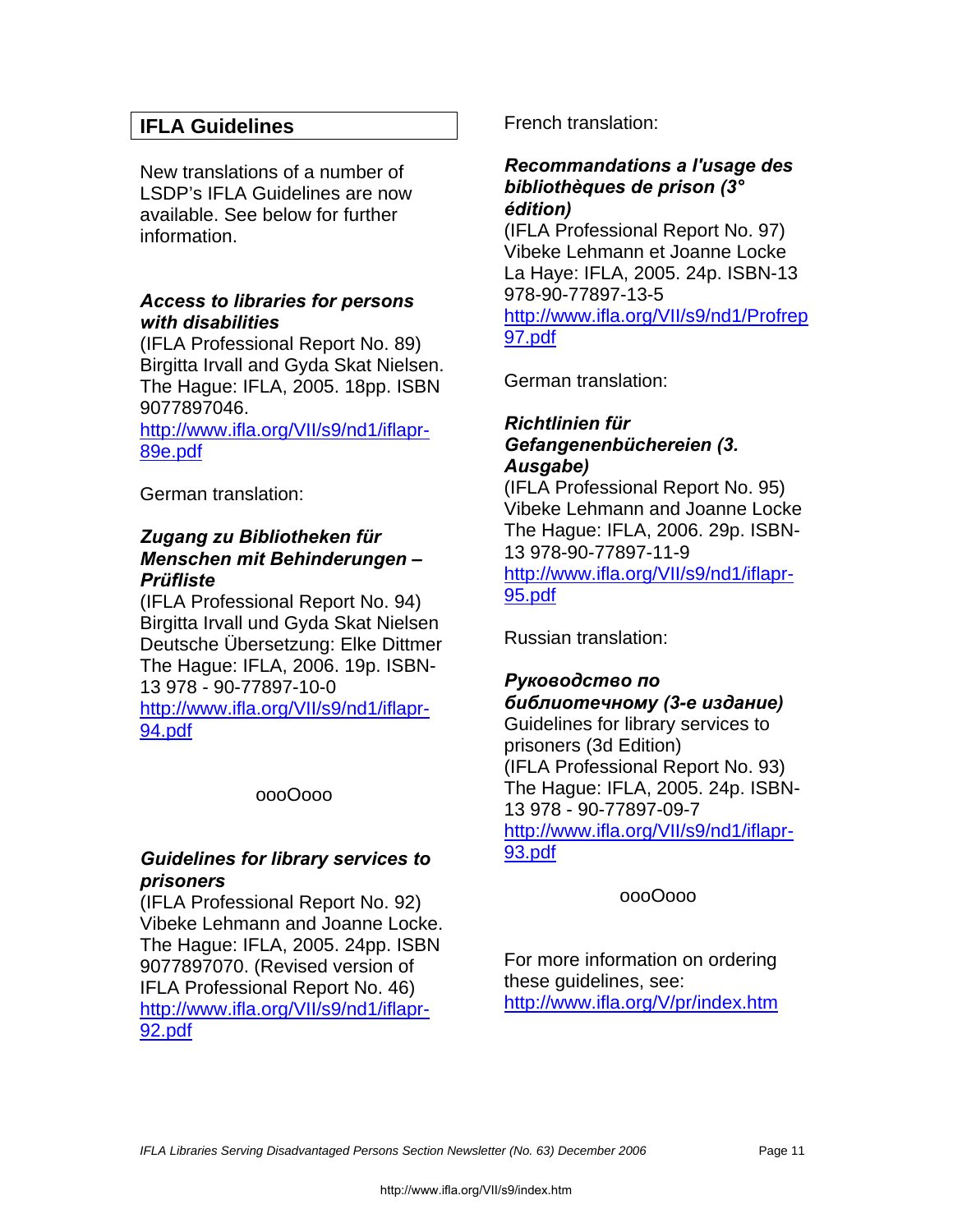# **LSDP Standing Committee 2006/07**

# **Chair and Treasurer**

Joanne Locke Concordia University Department of Education, 7141 Sherbrooke St. West AD 306-2, Montreal, Quebec Canada H4B 1R6 [jloke@vax2.concordia.ca](mailto:jloke@vax2.concordia.ca)

# **Secretary**

Tone Eli Moseid Norwegian Archive, Library and Museum Authority Box 8145 Dep., N-0033 Oslo Norway [Tone.Moseid@abm-utvikling.no](mailto:Tone.Moseid@abm-utvikling.no)

# **Information Officer**

Margaret E.S. Forrest University of Dundee School of Nursing & Midwifery Library Forth Avenue Kirkcaldy, Scotland KY2 5YS, UK [m.e.s.forrest@dundee.ac.uk](mailto:m.e.s.forrest@dundee.ac.uk)

# **Committee Members**

Maria Angela Barlotti Provincia de Ravenna, Servizio Biblioteche Garatoni, 6 48100 Ravenna, Italy [abarlotti@mail.provincia.ra.it](mailto:abarlotti@mail.provincia.ra.it)

Corinne de Munain, Ministère de la Culture et de la Communication 182 Rue St. Honoré 75033 Paris Cedex 1, France [Corinne.de-munain@culture.gouv.fr](mailto:Corinne.de-murain@culture.gouv.fr) Martin Dowding University of British Columbia School of Library & Archival and Inf. **Studies** 6190 Agronomy Rd. Vancover V6T 1Z3, Canada [dowdingm@interchange,ubc.ca](mailto:dowdingm@interchange,ubc.ca)

Ramatoulaye Fofana Bibliothèque Publique d'Information 25, rue de Renard 75197 Paris Cedex 04 France [fofana@bpi.fr](mailto:fofana@bpi.fr)

Dunja Marija Gabriel CLA, National and University Library Hrvatske Bratske Zajednice 4 10 000 Zagreb **Croatia** [dgabriel@nsk.hr](mailto:dgabriel@nsk.hr)

Claudie Guerin Hopitaux de Paris 10 rue des Fosses St. Marcel 75005 Paris, France [claudie.guerin@sap.aphop-paris.fr](mailto:claudie.guerin@sap.aphop-paris.fr)

Yu Kikuchi Japan Hospital Patients' Library **Association** 2227-1 Okura, Machida-shi 195-0062 Tokyo, Japan [libraryp@mse.biglobe.ne.jp](mailto:libraryp@mse.biglobe.ne.jp)

Youngsook Lee National Library of Korea San 60-1, Banpo-dong, Secho-gu Seoul Republic of Korea [ysooklee@nl.go.kr](mailto:ysooklee@nl.go.kr)

*IFLA Libraries Serving Disadvantaged Persons Section Newsletter (No. 63) December 2006* Page 12